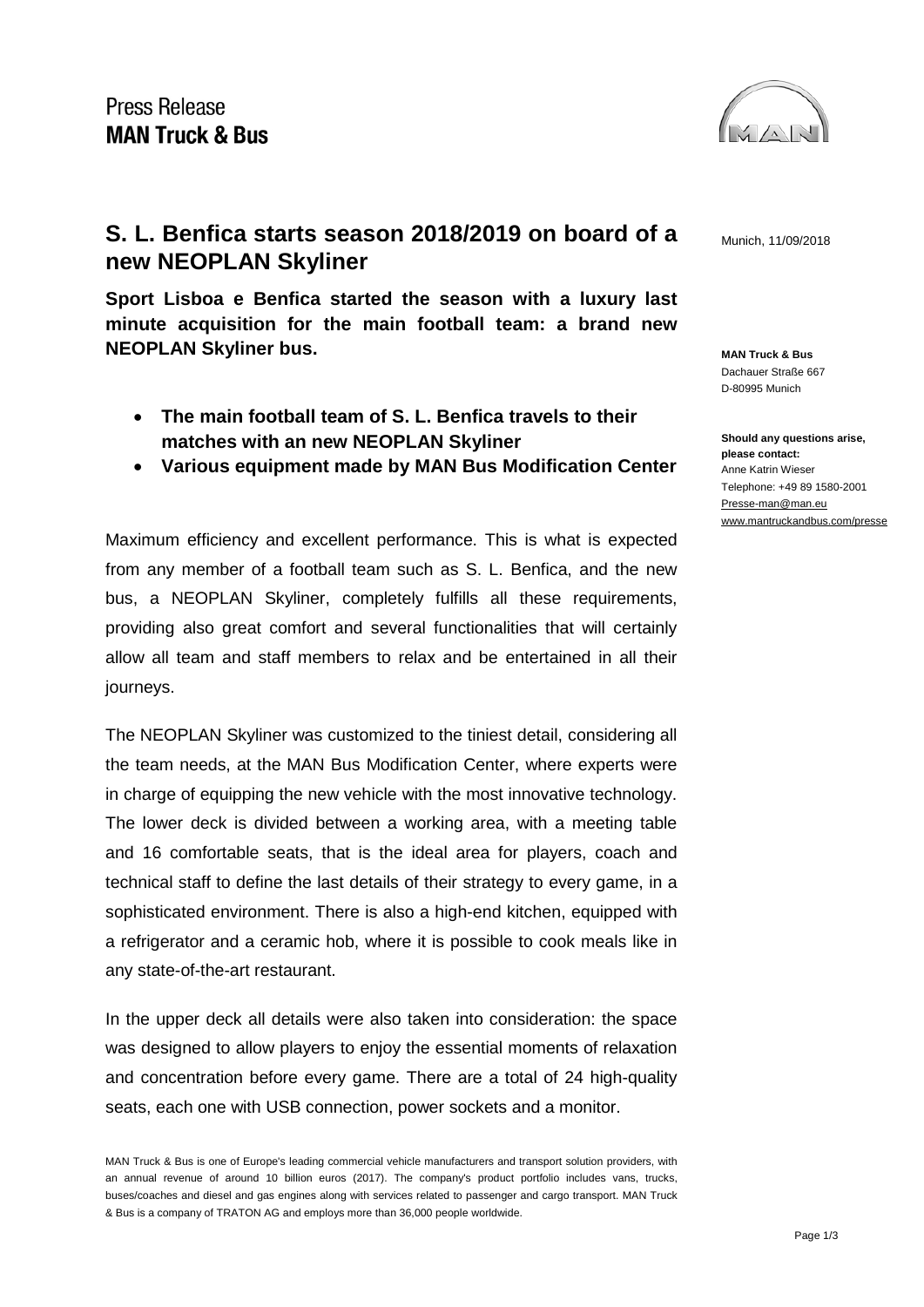## **Press Release MAN Truck & Bus**



The relaxing atmosphere is completed by the hi-fi equipment and multimedia system. The ideal temperature is always guaranteed, thanks to the dual-zone rear air conditioning system that can regulate the upper and lower decks individually. At the end of the match, the team can rest assured that when returning to the bus they will find it as cosy as when they left, thanks to the stationary air conditioning system with an electric air conditioning compressor in the luggage compartment.

To assure maximum safety while on the road, the bus is equipped with the most recent and innovative assistance systems, including emergency braking assistance (EBA) and a lane guard system (LGS), not to mention the electronically controlled shock absorbers of the MAN Comfort Drive Suspension (CDS). These all make sure that this very special doubledecker is perfectly equipped for its tours throughout Europe.

In addition to all the special equipment the NEOPLAN Skyliner is also equipped with a powerful and ecological engine that complies with the Euro 6 regulation. The 6 cylinder Common-Rail Diesel Engine with 12.5 litres and 500 hp (368 kW), ensures that any road is easily travelled. Together with the engine there is an automatic gearbox with topographic cruise control to make the work of the driver simpler.

The main football team of S. L. Benfica can rely one this new and valuable asset: a NEOPLAN Skyliner that will always be available to contribute, before and after each match.